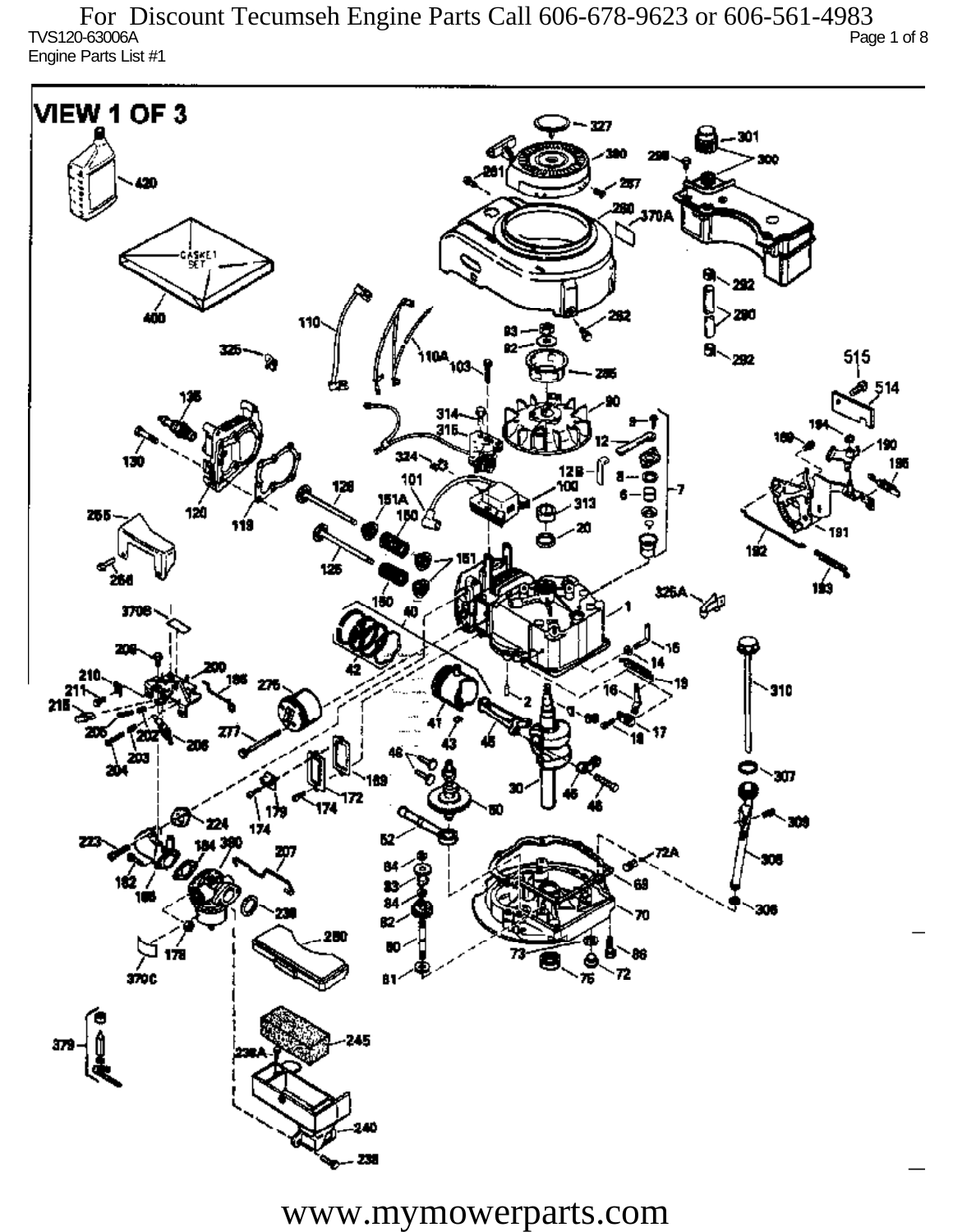| Ref # Part Number    | Qty Description                                              |
|----------------------|--------------------------------------------------------------|
| 1 33968B             | Cylinder (Incl. 2 & 20) (2-13/16")                           |
| 2 26727              | Pin, Dowel                                                   |
| 6 33734              | Element, Breather                                            |
| 7 34214A             | Breather Ass'y. (Incl. 6, 8, 9, 12, & 12A)                   |
| 8 33735              | * Gasket, Breather                                           |
| 9 30200              | Screw, 10-24 x 9/16"                                         |
| 12 33886             | Tube, Breather                                               |
| 14 28277             |                                                              |
|                      | Washer, Flat                                                 |
| 15 30589             | Rod, Governor (Incl. 14)                                     |
| 16 31383A            | Lever, Governor                                              |
| 17 31335             | Clamp, Governor lever                                        |
| 18 650548            | Screw, 8-32 x 5/16"                                          |
| 19 31386             | Spring, Governor                                             |
| 20 32600             | Seal, Oil                                                    |
| 30 34477B            | Crankshaft                                                   |
| 32 32323             | Washer, Thrust NOTE: This thrust washer maynot be            |
|                      | required if a new crankshafthas been installed. Check the    |
|                      | proper Mechanic's Handbook for acceptable end play. Use      |
|                      | this .010" thrust washer if excess end play is measured.     |
| 40 34535             | Piston, Pin & Ring Set (Std.) (2-13/1 6")                    |
| 40 34536             | Piston, Pin & Ring Set (.010" OS)                            |
| 40 34537             | Piston, Pin & Ring Set (.020" OS)                            |
| 41 33562B            | Piston & Pin Ass'y (Incl. 43) (Std.) (2 -13/16")             |
| 41 33563B            | Piston & Pin Ass'y. (Incl. 43) (.010" OS)                    |
| 41 33564B            | Piston & Pin Ass'y. (Incl. 43) (.020" OS)                    |
| 42 33567             | Ring Set (Std.) (2-13/16" Bore)                              |
| 42 33568             | Ring Set (.010" OS)                                          |
| 42 33569             |                                                              |
| 43 20381             | Ring Set (.020" OS)                                          |
|                      | Ring, Piston pin retaining                                   |
| 45 32875             | Rod Assy., Connecting (Incl. 46)                             |
| 46 32610A            | Bolt, Connecting rod                                         |
| 48 27241             | Lifter, Valve                                                |
| 50 33553             | Camshaft (MCR)                                               |
| 52 29914             | Oil Pump Assy.                                               |
| 69 35261             | * Gasket, Mounting flange                                    |
| 70 34311C            | Flange Ass'y. (Incl. 72, 72A, 73, 75 & 80)                   |
| 72 30572             | Plug, Oil drain (Incl. 73)                                   |
| 73 28833             | * Drain Plug Gasket (Not req. W/plastic plug)                |
| 75 27897             | Seal, Oil                                                    |
| 80 30574             | Shaft, Governor                                              |
| 81 30590A            | Washer, Flat                                                 |
| 82 30591             | Gear Assy., Governor (Incl. 81)                              |
| 83 30588A            | Spool, Governor                                              |
| 84 29193             | Ring, Retaining                                              |
| 86 650488            | Screw, 1/4-20 x 1-1/4"                                       |
| 89 611004            | <b>Flywheel Key</b>                                          |
| 90 611046A           | <b>Flywheel</b>                                              |
| 92 650815            | Washer, Belleville                                           |
| 93 650816            | Nut, Flywheel                                                |
| 100 34443A           | Solid State Ignition                                         |
| 100 730207           | Magneto-to-Solid State Conv. Kit (Includes solid state       |
|                      | module, solid state flywheel key, and instructions.) (Use as |
|                      | required on external ignition engines only.)                 |
| 101 610118           | Cover, Spark plug (Use as required)                          |
| 103 650814           | Screw, Torx T-15, 10-24 x 1"                                 |
| 110 34231            | <b>Ground Wire</b>                                           |
| 118 730194           | Rope Guide Kit (Use as required)                             |
| www.mymowerparts.com |                                                              |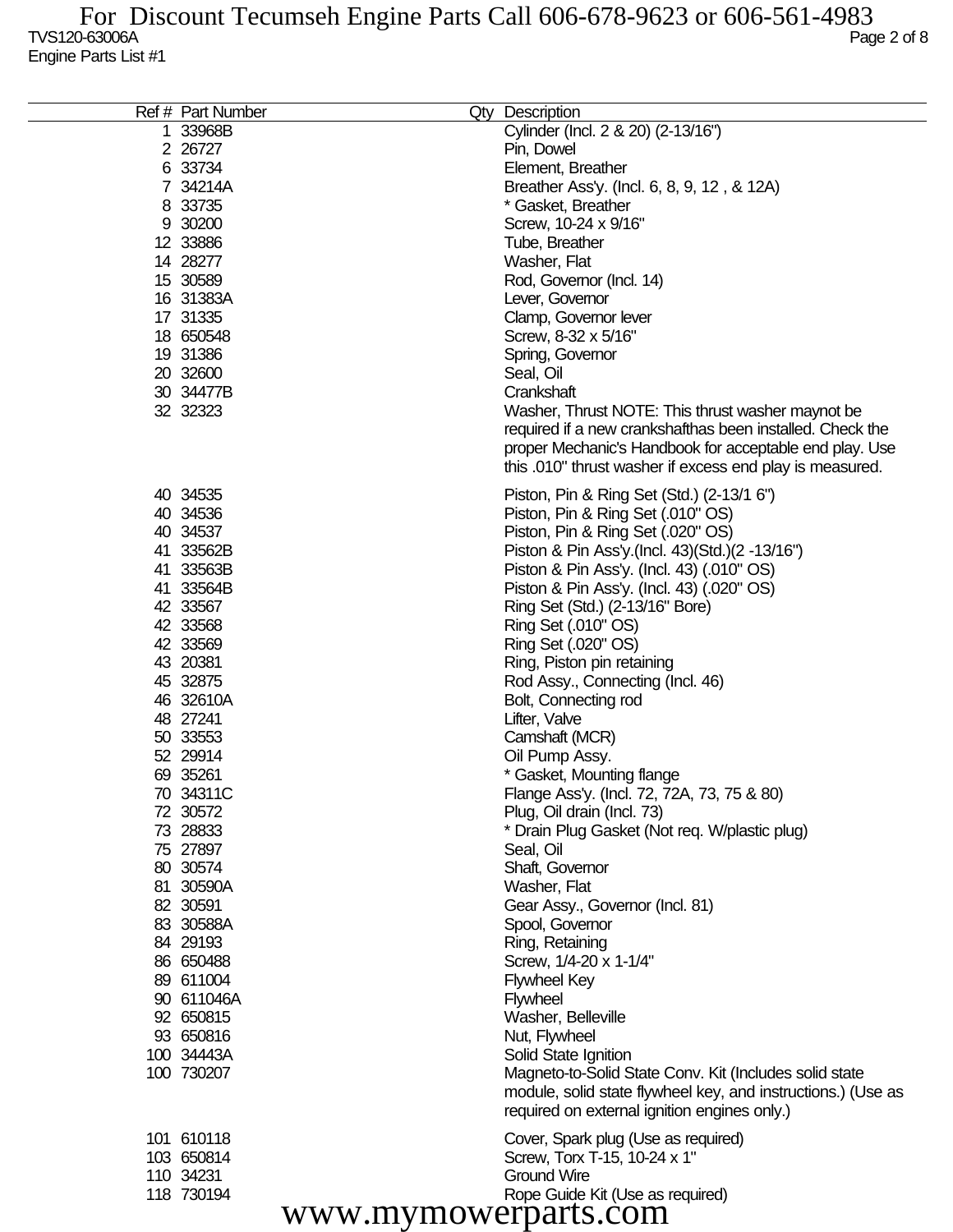| Ref # Part Number | Qty Description                                               |
|-------------------|---------------------------------------------------------------|
| 119 33554A        | * Gasket, Head                                                |
| 120 34342         | Head, Cylinder                                                |
| 125 29314B        | Intake Valve (Std.) (Incl. 151) (Conventional Ports)          |
| 125 29315C        | Intake Valve (1/32" OS) (Incl. 151) (Conventional Ports)      |
| 125 29313C        | Exhaust Valve (Std.) (Incl. 151) (Inverted Ports)             |
| 126 29313C        | Exhaust Valve (Std.) (Incl. 151) (Conventional Ports)         |
| 126 29315C        | Exhaust Valve (1/32" OS) (Incl. 151) (Conventional Ports)     |
|                   |                                                               |
| 126 34776         | Exhaust Valve (Std.) (Incl. 151) (Conventional Ports)         |
| 126 32644A        | Intake Valve (Incl. 151) (Inverted Po rts)                    |
| 130 6021A         | Screw, 5/16-18 x 1-1/2" (Use as requi red)                    |
| 130 650697A       | Screw, 5/16-18 x 2-1/2" (Use as requi red)                    |
| 135 33636         | <b>Resistor Spark Plug</b>                                    |
| 150 31672         | Spring, Valve                                                 |
| 151 31673         | Cap, Lower valve spring                                       |
| 167 650688        | Screw, 10-32 x 1" (Drilled thru)                              |
| 168 32924         | Spring, Speed adjusting screw                                 |
| 169 27234A        | Gasket, Valve spring box cover                                |
| 172 32755         | Cover, Valve spring box                                       |
| 174 650128        | Screw, 10-24 x 1/2"                                           |
| 178 29752         | Nut & Lockwasher, 1/4-28                                      |
| 182 6201          | Screw, 1/4-28 x 7/8"                                          |
| 184 26756         | * Gasket, Carburetor                                          |
| 186 34337         | Link, Governor spring                                         |
| 200 33155A        |                                                               |
|                   | Control Bracket (Incl. 206)                                   |
| 201 33150         | Bracket, Over-ride                                            |
| 206 610973        | Terminal (Use as required)                                    |
| 207 34336         | Link, Throttle                                                |
| 209 30200         | Screw, 10-24 x 9/16"                                          |
| 210 27793         | Clip, Conduit                                                 |
| 211 28942         | Screw, 10-32 x 3/8"                                           |
| 223 650451        | Screw, 1/4-20 x 1"                                            |
| 224 32649A        | Gasket, Intake pipe                                           |
| 238 650806        | Screw, 10-32 x 5/8"                                           |
| 239 34338         | * Gasket, Air cleaner                                         |
| 240 34339         | Body, Air cleaner                                             |
| 246 34340         | Element, Air cleaner                                          |
| 246E 35435        | Filter, Pre-air (Use as required)                             |
| 250 34341A        | Cover, Air cleaner                                            |
| 260 34475         | Housing, Blower                                               |
| 261 30200         | Screw, 10-24 x 9/16"                                          |
| 262 650831        | Screw, 1/4-20 x 15/32"                                        |
| 277 650795        | Screw, 1/4-20 x 2-1/4" (Use as requir ed)                     |
| 277 650774        | Screw, 1/4-20 x 2-3/8" (Use as requir ed)                     |
| 277 792005        | Screw, 1/4-20 x 2-1/2" (Use as requir ed)                     |
| 287 650802        | Screw, 1/4-20 x 5/8"                                          |
| 290 34357         | Fuel Line (Epichlorohydrin 6-3/4")(17 cm)                     |
| 290 29774         | Fuel Line(Braided 8-1/4")(21 cm)(Use as req.)                 |
| 290 30705         |                                                               |
|                   | Fuel Line (Braided 16")(40 cm)(Use as req.)                   |
| 290 30962         | Fuel Line (Braided 32")(81 cm)(Use as req.)                   |
| 292 26460         | Clamp, Fuel line                                              |
| 298 28763         | Screw, 10-32 x 35/64"                                         |
| 301 33032         | Fuel Cap (Use as required)                                    |
| 305 34264         | Oil Fill Tube                                                 |
| 306 34265         | Gasket, Oil fill tube                                         |
| 306 34282         | "O" Ring (This "O" ring is required with metal fill tube only |
|                   | when replacement mounting flange with .777 dia. oil fill hole |
|                   | has been used.)                                               |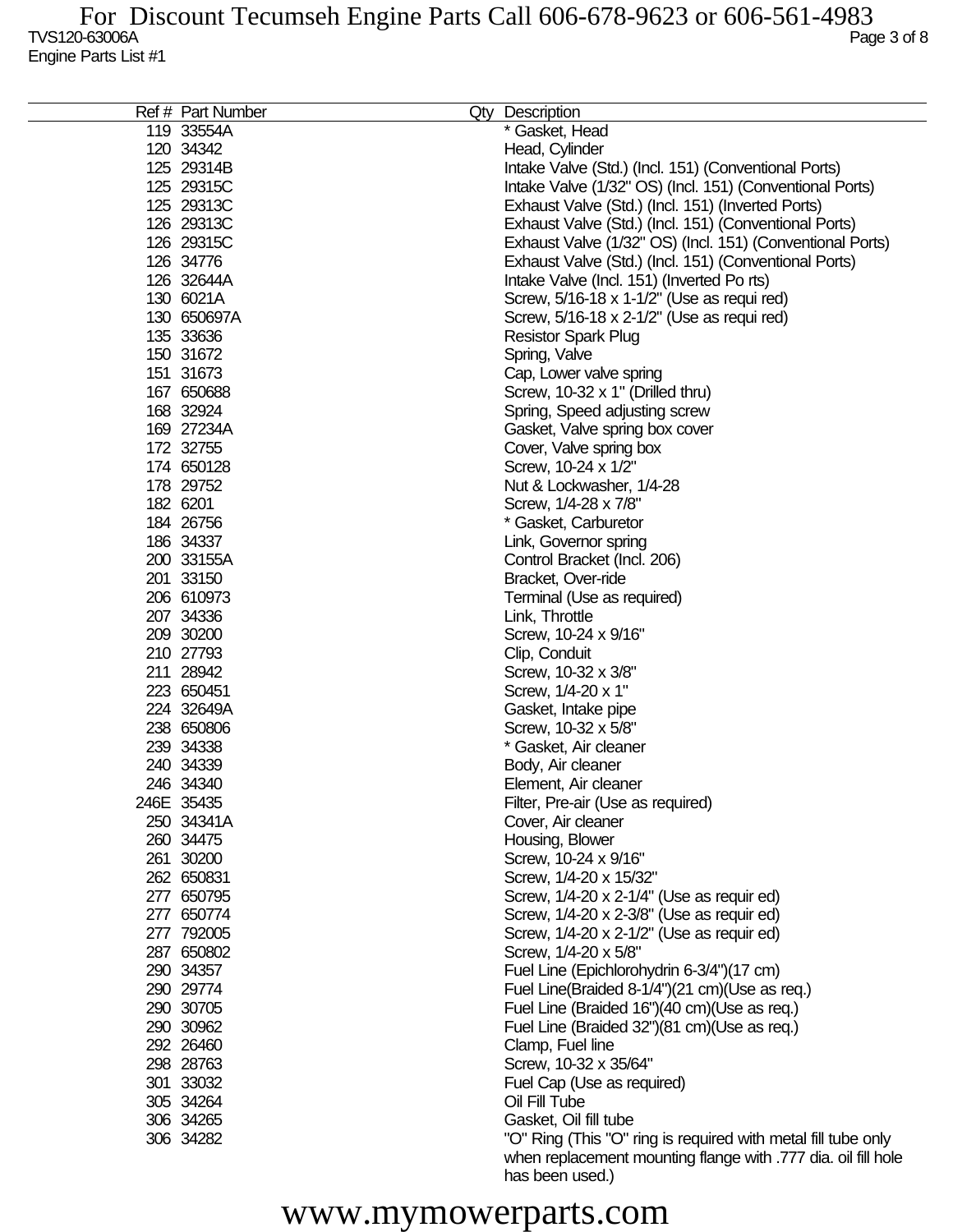| Ref # Part Number | Qty Description                                                                                            |
|-------------------|------------------------------------------------------------------------------------------------------------|
| 307 33590         | "O" Ring                                                                                                   |
| 309 650562        | Screw, 10-32 x 1/2"                                                                                        |
| 310 34267         | Oil Dipstick (Incl. 150)                                                                                   |
| 313 34080         | Spacer, Flywheel key                                                                                       |
| 326 34113         | Plug, Screen                                                                                               |
| 370A 34346        | Decal, Instruction                                                                                         |
| 370H 34387        | Decal, Instruction (Optional)                                                                              |
| 370J 34870        | Decal, Instruction (Optional)                                                                              |
| 379 631021        | Inlet Needle, Seat & Clip Assy.                                                                            |
| 380 632090        | Carburetor (Incl. 184) (Refer to Division 5, Section A, page<br>A1-14 or Fiche 8A, Grid E-1 for breakdown) |
|                   |                                                                                                            |
| 390A 590531       | Side Mount Rewind Starter (Refer to Division 5, Section C,                                                 |
|                   | page 32 or Fiche 8A, Grid G-3 for breakdown)                                                               |
| 400 33740D        | * Gasket Set (Incl. items marked *)                                                                        |
| 420 730225        | SAE 30, 4-Cycle Engine Oil (Quart)                                                                         |
| 425 730571        | Starter Muff Kit (Incl.370J,426,427)(Opt.)                                                                 |
| 426 32203         | Starter Air Cleaner (Optional)                                                                             |
| 427 32204         | Starter Air Cleaner Bracket (Optional)                                                                     |
| 436 611006        | Stator Plate Ass'y.(Incl.377,378,437, 442-448)                                                             |
| 437 30551         | Spring, Breaker box cover                                                                                  |
| 438 610947        | Cover, Dust                                                                                                |
| 439 610955        | Gasket, Stator cover                                                                                       |
| 440 30992         | Cam, Breaker                                                                                               |
| 442 610385        | Washer                                                                                                     |
| 443 610408        | Nut, 8-32                                                                                                  |
| 444 29181         | Breaker Fastening Screw & Washer                                                                           |
| 445 610593        | <b>Condenser Fastening Screw</b>                                                                           |
| 446 33356         | Terminal, Ground                                                                                           |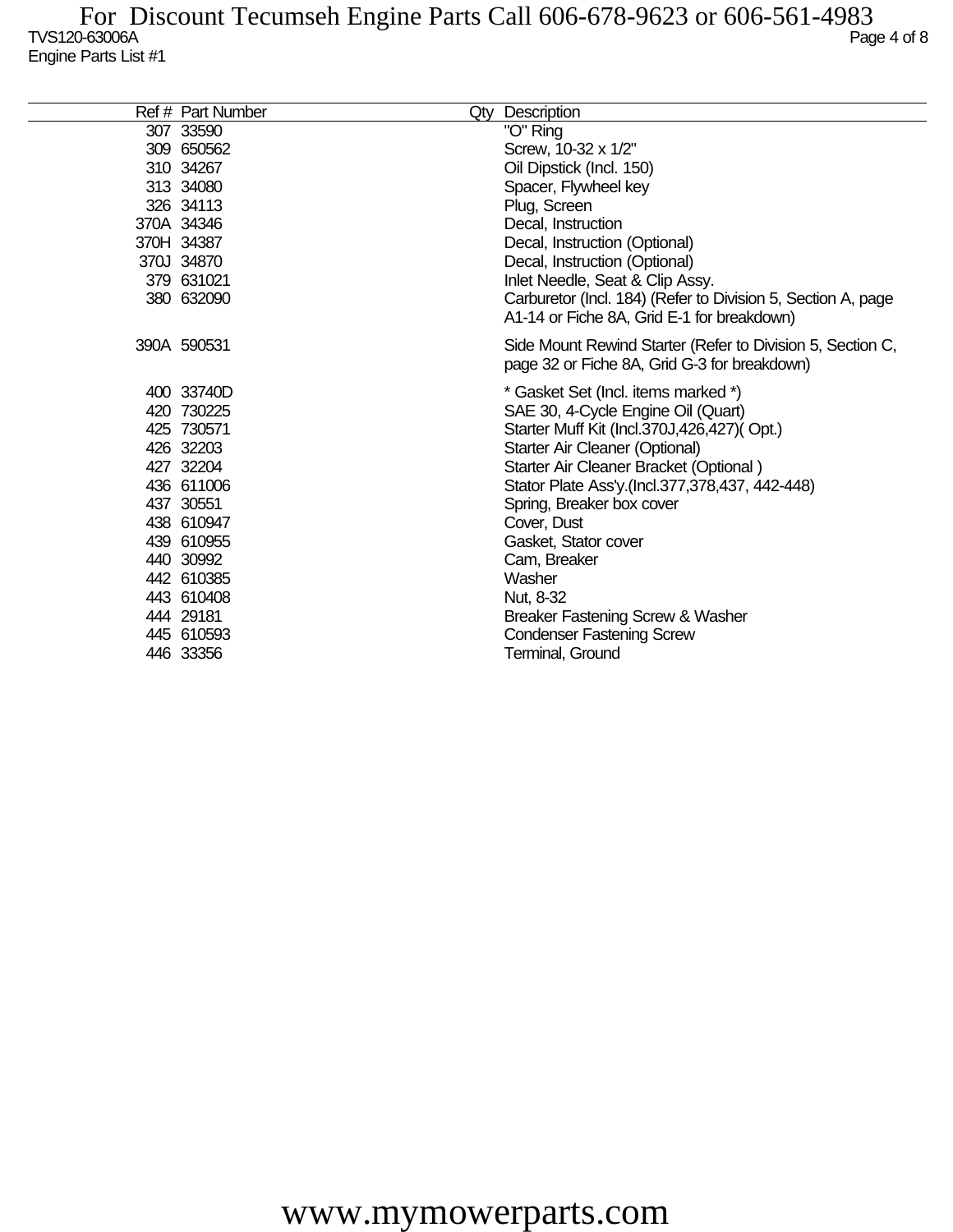TVS120-63006A Page 5 of 8 Engine Parts List #2 For Discount Tecumseh Engine Parts Call 606-678-9623 or 606-561-4983

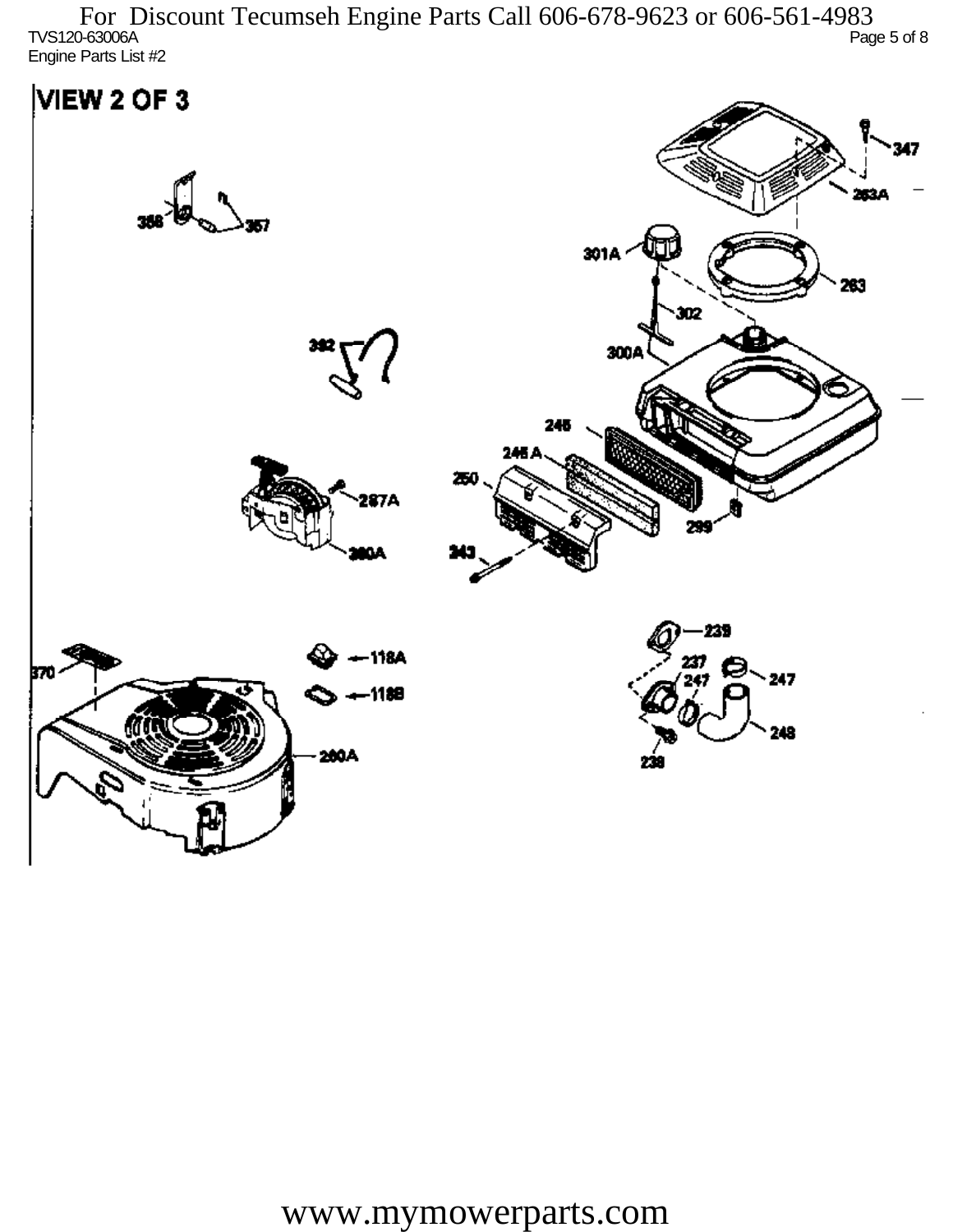|      | Ref # Part Number                                                                                                                                                                                                         | Qty Description                                                                                                                                                                                                                                                                                                                                                                                                                                                                                                                                                                                     |
|------|---------------------------------------------------------------------------------------------------------------------------------------------------------------------------------------------------------------------------|-----------------------------------------------------------------------------------------------------------------------------------------------------------------------------------------------------------------------------------------------------------------------------------------------------------------------------------------------------------------------------------------------------------------------------------------------------------------------------------------------------------------------------------------------------------------------------------------------------|
|      | 32 32323                                                                                                                                                                                                                  | Washer, Thrust NOTE: This thrust washer maynot be<br>required if a new crankshafthas been installed. Check the<br>proper Mechanic's Handbook for acceptable end play. Use<br>this .010" thrust washer if excess end play is measured.                                                                                                                                                                                                                                                                                                                                                               |
| 287A | 118 730194<br>167 650688<br>168 32924<br>201 33150<br>238 650806<br>239 34338<br>246E 35435<br>246 34340<br>250 34341A<br>287A 650735<br>300A 34476<br>326 34113<br>370 550223<br>370H 34387<br>370J 34870<br>390A 590531 | Rope Guide Kit (Use as required)<br>Screw, 10-32 x 1" (Drilled thru)<br>Spring, Speed adjusting screw<br>Bracket, Over-ride<br>Screw, 10-32 x 5/8"<br>* Gasket, Air cleaner<br>Filter, Pre-air (Use as required)<br>Element, Air cleaner<br>Cover, Air cleaner<br>Screw, 10-24 x 3/8" (Use as required)<br>Pop Rivet (3/16" Dia.) (Purchase loca lly)<br>Fuel Tank (Incl. 292 & 301)<br>Plug, Screen<br>Decal, Name<br>Decal, Instruction (Optional)<br>Decal, Instruction (Optional)<br>Side Mount Rewind Starter (Refer to Division 5, Section C,<br>page 32 or Fiche 8A, Grid G-3 for breakdown) |
|      | 425 730571<br>426 32203<br>427 32204<br>436 611006<br>437 30551<br>438 610947<br>439 610955<br>440 30992<br>442 610385<br>443 610408<br>444 29181<br>445 610593<br>446 33356                                              | Starter Muff Kit (Incl.370J,426,427)(Opt.)<br>Starter Air Cleaner (Optional)<br>Starter Air Cleaner Bracket (Optional)<br>Stator Plate Ass'y.(Incl.377,378,437, 442-448)<br>Spring, Breaker box cover<br>Cover, Dust<br>Gasket, Stator cover<br>Cam, Breaker<br>Washer<br>Nut, 8-32<br>Breaker Fastening Screw & Washer<br><b>Condenser Fastening Screw</b><br>Terminal, Ground                                                                                                                                                                                                                     |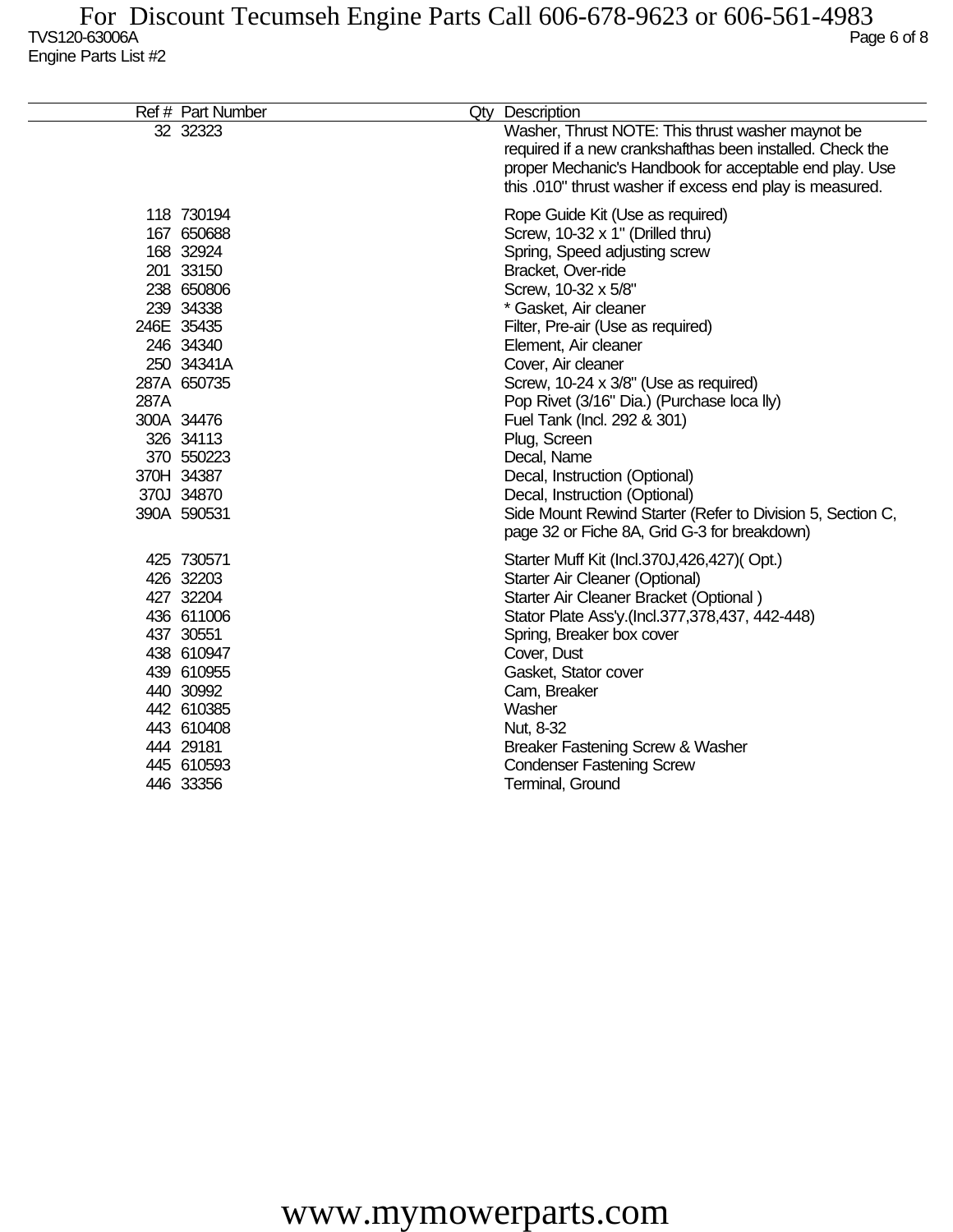TVS120-63006A Page 7 of 8 Engine Parts List #3 For Discount Tecumseh Engine Parts Call 606-678-9623 or 606-561-4983